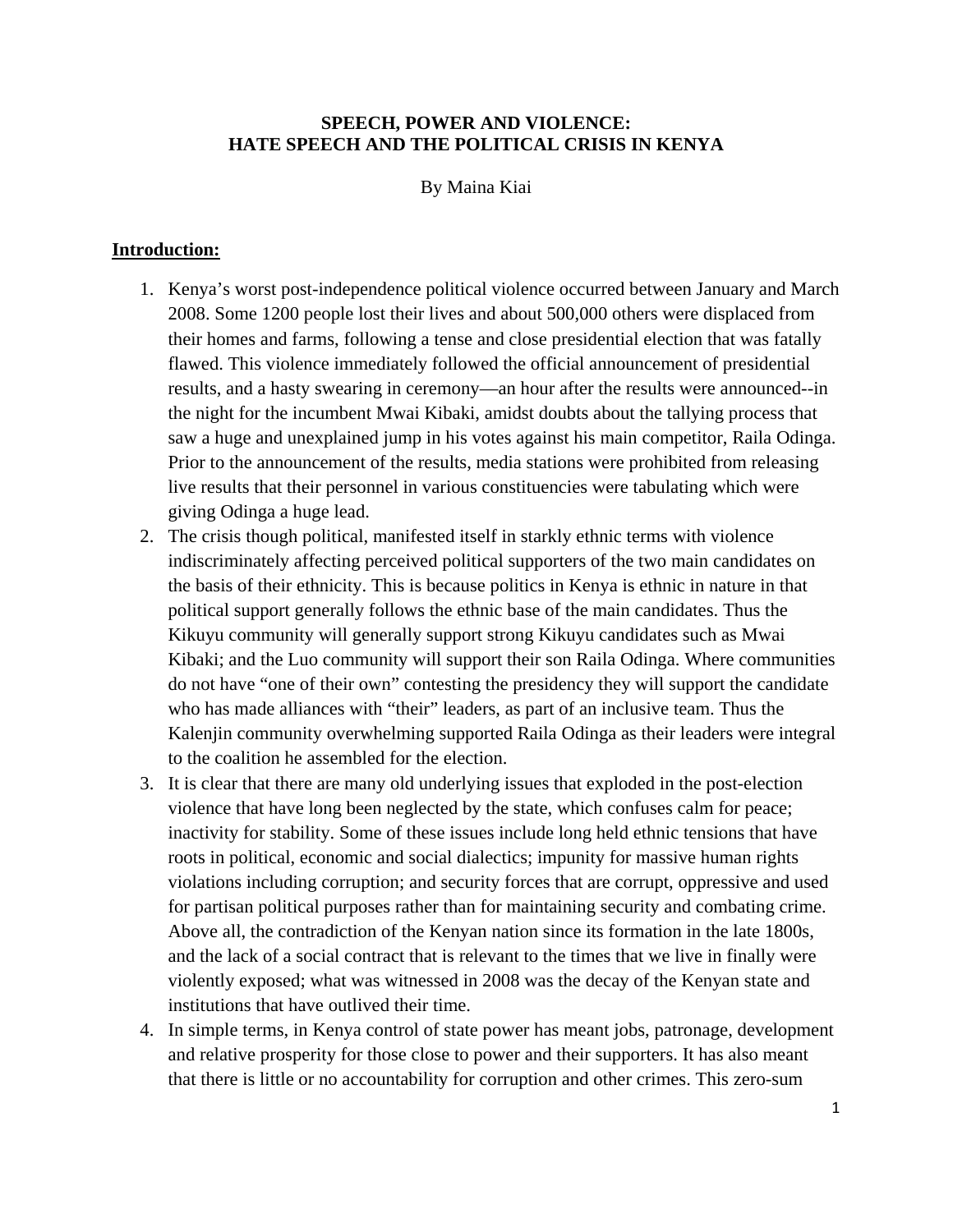game is made worse by the fact that the Presidency is imperial and essentially above the law, and has traditionally used state resources as though they were personal. The lack of accountability in this predatory state has resulted in the collapse of state institutions and decline in the societal value system: Corruption and patronage are applauded and often rewarded with elected positions as each person seeks to make money as easily and as effortlessly as possible.

### **Understanding the Crisis and Use of Hate Speech:**

- 5. To understand the crisis in more immediate terms, we must start at the politically instigated "ethnic clashes" of the 1990s, immediately preceding and following the introduction of multiparty politics after decades of single party rule. Then President Moi, who saw multi-party politics as a personal affront, as well as a significant political challenge, came up with a strategy of "zoning" off certain regions of the country as "out of bounds" for the budding opposition. Key in these zones was the multi-ethnic and voter rich Rift Valley Province, where his Kalenjin and allied communities live in and dominate. A virulent verbal campaign against multiparty politics and its supporters ensued, with Moi and his supporters insulting and demeaning opposition leaders and their supporters. Key to this was the charge--and ultimately self-fulfilling prophecy--that opposition politics would lead to ethnic violence, basically on the basis that Kenyans could only stay united in a dictatorship. This rhetoric was intense, personal and violenceladen, with one of Moi's key supporters, for instance, calling for the chopping off of the finger of anyone seen flashing the two finger salute that was the sign of multi-partyism. (The symbol of Moi's party then and now was a one finger salute.) Others called on the Kikuyu community which was then seen as opposition, to "lie low like envelopes" to avoid destruction.
- 6. Ultimately the rhetoric turned violent as first the Luo, then the Bukusu and finally the Kikuyu communities were attacked in well-orchestrated attacks in areas in the multiethnic Rift Valley. It was clear the initial attacks were state sponsored as the police did nothing to stop them, investigate them or bring the perpetrators to justice. The structure, planning and implementation of these "ethnic clashes" is well documented and resulted over a span of about 5 years in the deaths of about 3,000 people and more than 300,000 displaced from their homes and farms. What is instructive is that no action was ever taken, nor any accountability mechanisms initiated at all.
- 7. In its original form, well trained groups of men would attack and raze down houses belonging to perceived opposition supporters in military formations. They clearly did not know their way around the different villages and it was locals who guided them, and it was clear that the violence was planned and executed in military fashion, by "outsiders" rather than locals. But later as the violence spiraled and escalated survivors talked of seeing their neighbors in raiding teams attacking. This was the start of local militia, from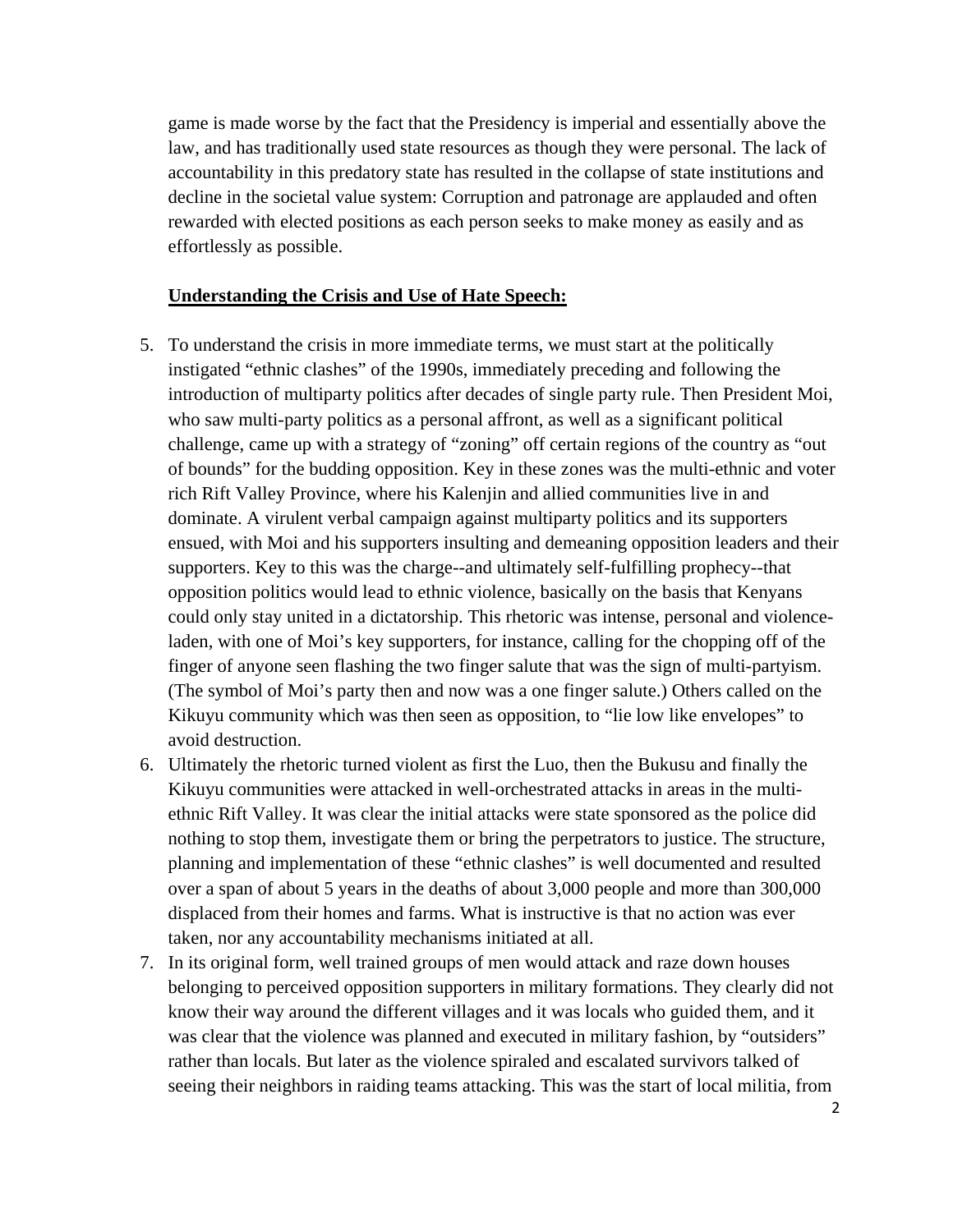the areas of operation, and given the levels of unemployment and poverty it was relatively cheap to maintain a steady stream of people willing to participate in these attacks. Later, "defensive" militias were formed to defend the communities that were under attack, and some gruesome revenge killings occurred.

- 8. Similar but locally coordinated and executed attacks occurred again in 1997 in the prelude to the general elections again in the Rift Valley, but extending for the first time to the Coast region, pitting locals supporting Moi against non-locals who supported Raila Odinga. Again no action was taken and the calm that followed was taken to be peace.
- 9. The 1990s were intense in the use of rhetoric demonizing people who supported the opposition, with efforts to make them seem less than human. Standing out in this time was a Minister's description of Kikuyu people as "ugly, with brown teeth and jiggerinfested feet," that could not be trusted with leadership. They were portrayed as greedy and selfish and were also warned to remember the Igbos of Nigeria and the Biafra Civil War there. There were also signals suggesting that if opposition continued and flourished then those wielding state power were not above splitting up the country into pure ethnic states where each community would live on their own. Moi would often and publicly refer to ethnic stereotypes of opposition communities including stating that the Luo were so cheap that they could be bought for only Ksh. 5.
- 10. Clearly, ethnic resentment grew dramatically at this time, and those afraid to lose state power threw in other legitimate issues into the mix, muddying the waters and confusing matters. Thus long held grievances on land issues and distribution especially in multiethnic issues arose and were used as a threat against those seeking multi-party democracy.
- 11. Instructively the 2002 elections saw the calming of ethnic tensions as the entire country ganged up together against Moi's Kalenjin community. What was bizarre about this was that Moi's chosen successor, Uhuru Kenyatta, the son of Kenya's founding President, was Kikuyu, despite all the calculated efforts Moi had made to demonize and isolate the Kikuyu community over the years. The opposition coalesced and selected Mwai Kibaki as their candidate, as the first among equals, on the understanding that he would lead the inclusion of other communities who had felt neglected and marginalized into their fair share of government and leadership. But with his contemptuous disregard of the MOU between the leaders of the coalition as soon as he assumed the Presidency, Kibaki set the stage for internal wrangling and divisions that took an ethnic tone from the start.
- 12. The impunity for the 1990s violence, and the continuing impunity after the 2008 violence on all sides, has led to a hardening of positions, which necessarily gets first expression through hate-speech in private and public.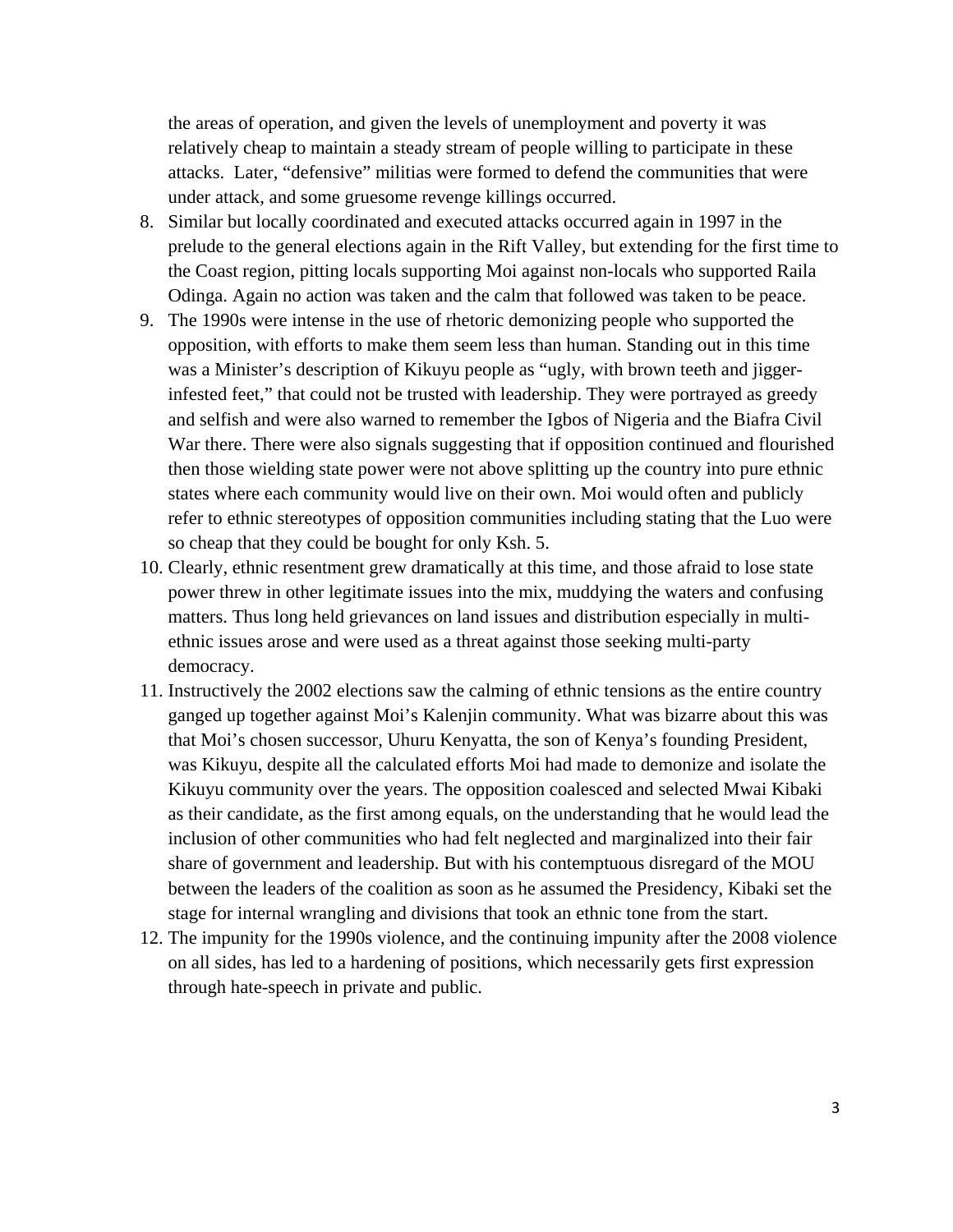# **Politics of Ethnicity and Hate Speech:**

- 13. The first public confrontation between Kibaki, representing the Kikuyu, and Raila Odinga, representing the rest who felt abused and used by Kibaki after their efforts and sacrifice to see him elected, was over the referendum on a new Constitution held in November 2005. The referendum pitted Kibaki and his mainly Kikuyu allies supporting the draft constitution which had been rammed down with little consultation with the other side, against Odinga and his supporters who were bitter about the process of exclusion and broken promises. The debates were seldom about the substance of the draft constitution and were mainly on the promises and a show of popular support. In the end, Odinga's No team won a resounding victory.
- 14. The hallmark of the process was the intensive use of hate speech at rallies, meetings and on the airwaves which had recently been liberalized and which had a fair component of ethnic language stations either owned by the political class on both sides; or aligned to them.
- 15. The Kenya National Commission on Human Rights, which I chaired at the time, took up a project of monitoring hate speech with a view to alerting the country to the dangerous trends on both sides, as well as seeking accountability, fully aware that the emerging process was setting the stage for ethnic tensions that could easily balloon into conflict. What was most disturbing were the comments made that dehumanized people of different ethnic groups; as well as "elevated" those communities that the speakers hailed from.
- 16. The reports "Behaving Badly" and "Still Behaving Badly" to be found on the KNCHR website www.knchr.org provide samples of some of the comments we captured and released publicly in an effort to "name and shame," given that the authorities refused to prosecute or even investigate the authors of the statements despite clear legal provisions allowing them to do so.
- 17. Some of the more glaring examples of hate speech included statements such as "If the YES campaign comes to Kakamega, whip and stone them;" "people should prepare for war if NO wins;" "Raila the monster should be hit on the head and killed so as not to destabilize the Kibaki government;" "they hate Kikuyus because we are hardworking. Luos just go fishing and fish is free and thereafter they ask the government for relief maize to make ugali;" "In places like Nyanza [Luo] people do not work, instead they wait for the people from Central Province [Kikuyu] to work;" and "If YES wins, the Kikuyu should pack their bags and move out of Eldama Ravine. Kikuyus from Shauri, Maji Mazuri and Timboroa will not be issued with title deeds if they vote YES;"
- 18. We followed this up in the 2007 elections and found nothing had changed except that leaders were more careful than in 2005. However, what was astonishing in 2007 was the spread of hate speech via SMS and by ordinary Kenyans rather than leaders, and the complete absence of censure by either side of these comments.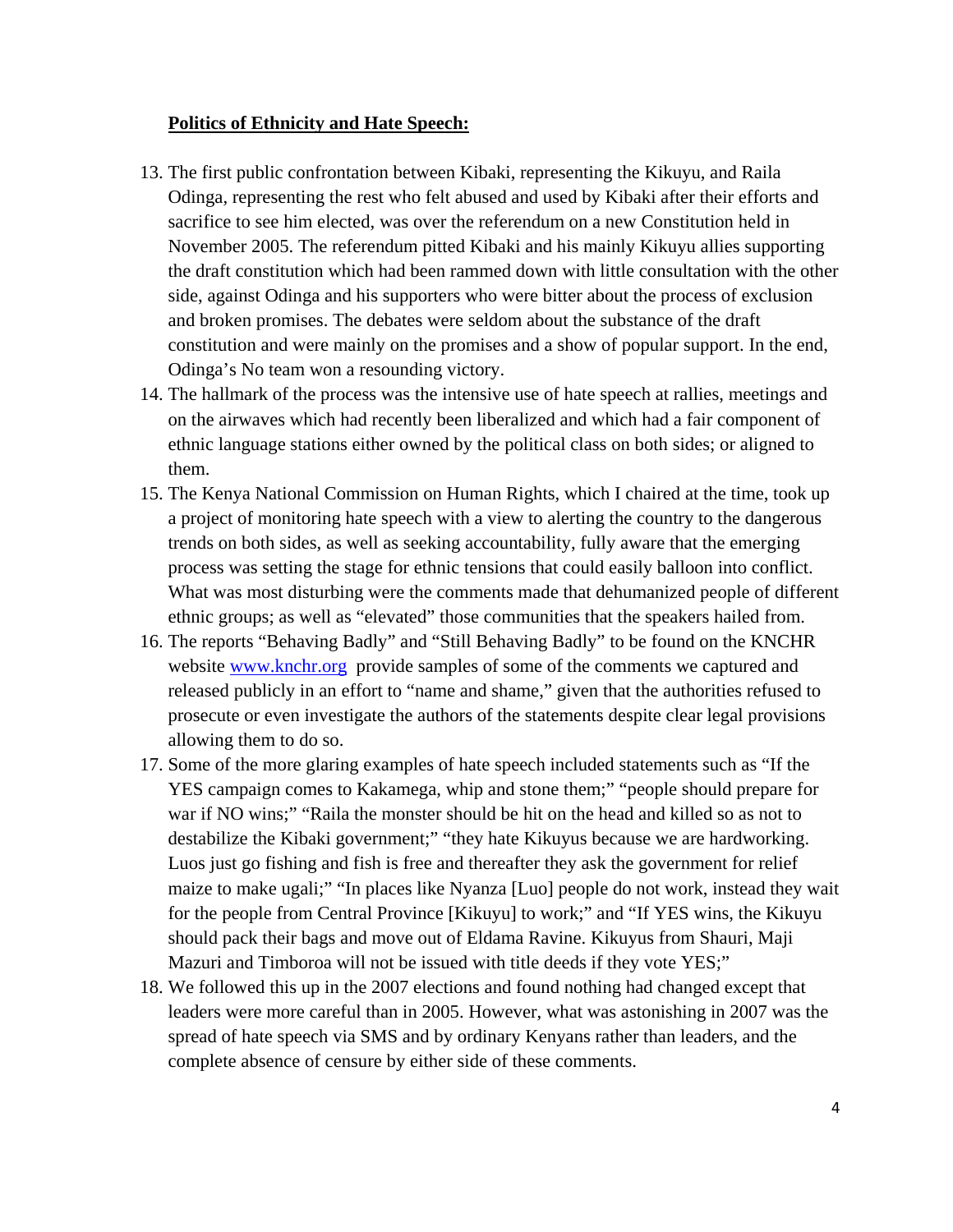### **Summary of Findings:**

- 19. It does matter who speaks for speech to move to violence. It also matters what the leaders say or don't say in a structure where hate speech is democratized. It also matters if there has been a history of impunity for previous violence, as well as control or comfort to combatants. We found that the perceived leaders were critical and they can turn violence on and off like a switch especially at the early moments. It was instructive that in the 2008 violence neither side publicly and seriously went on a campaign against the violence-except condemning the "other sides' violence--leaving this task to civil society, religious leaders and the business community.
- 20. Individual speech is important when it fits into the broader social narrative that each community has for itself. It is also important what leaders don't say as much as what they say. One of the most interesting factors in these circumstances is the effort to jump to "victimhood" that all communities aspire to during times of tension. Recent polls in Kenya show that every community considers itself as victims of "others" and in workshops for cross-ethnic dialogue, each community always starts off with how victimized they are and feel. But this is made all the more insidious when that victimhood is part of a "superiority" or entitlement claim.
- 21. Naming and shaming in a society that gives rhetorical value to being a "nationalist" has made some political leaders more circumspect in using hate speech overtly, using more coded language than before. But without the threat of real accountability—either from the top down using law, or from the bottom up by the public rejection of these leaders—then the problem is merely hidden away and not resolved.
- 22. The media plays a crucial role in hate speech and its attendant problems since it "legitimizes" and normalizes what is often in the private domain, by publicity. The more something is heard on radio, for instance, the more "right" it feels. Moreover, media reaches far more people than rallies and direct contacts can, and in this way, it can more quickly exacerbate existing tensions.
- 23. How ordinary people get their information is also critical. The growth of ethnic language radio stations has resulted in a huge listenership growing for them, especially in a situation where there is strong and recent memory of state controlled media. There is a tendency to trust more "our own" news than news in English or Kiswahili. For now, the ethnic news media seems to be propagating and has propagated versions of events that match the local perceptions, but properly used, they could also be vehicles for change.
- 24. In identifying potential genocide or crimes against humanity, the issue of dehumanization of the "other" is critical, for it make it easier for violence to be used by ordinary people. In addition, a culture that puts low value on the lives of ordinary people and makes them indispensable or easily killed contributes to these crimes. Thus where the police get away with extrajudicial executions; where fatal traffic accidents—caused by the impact of corruption--are common; where HIV-AIDS and related diseases take their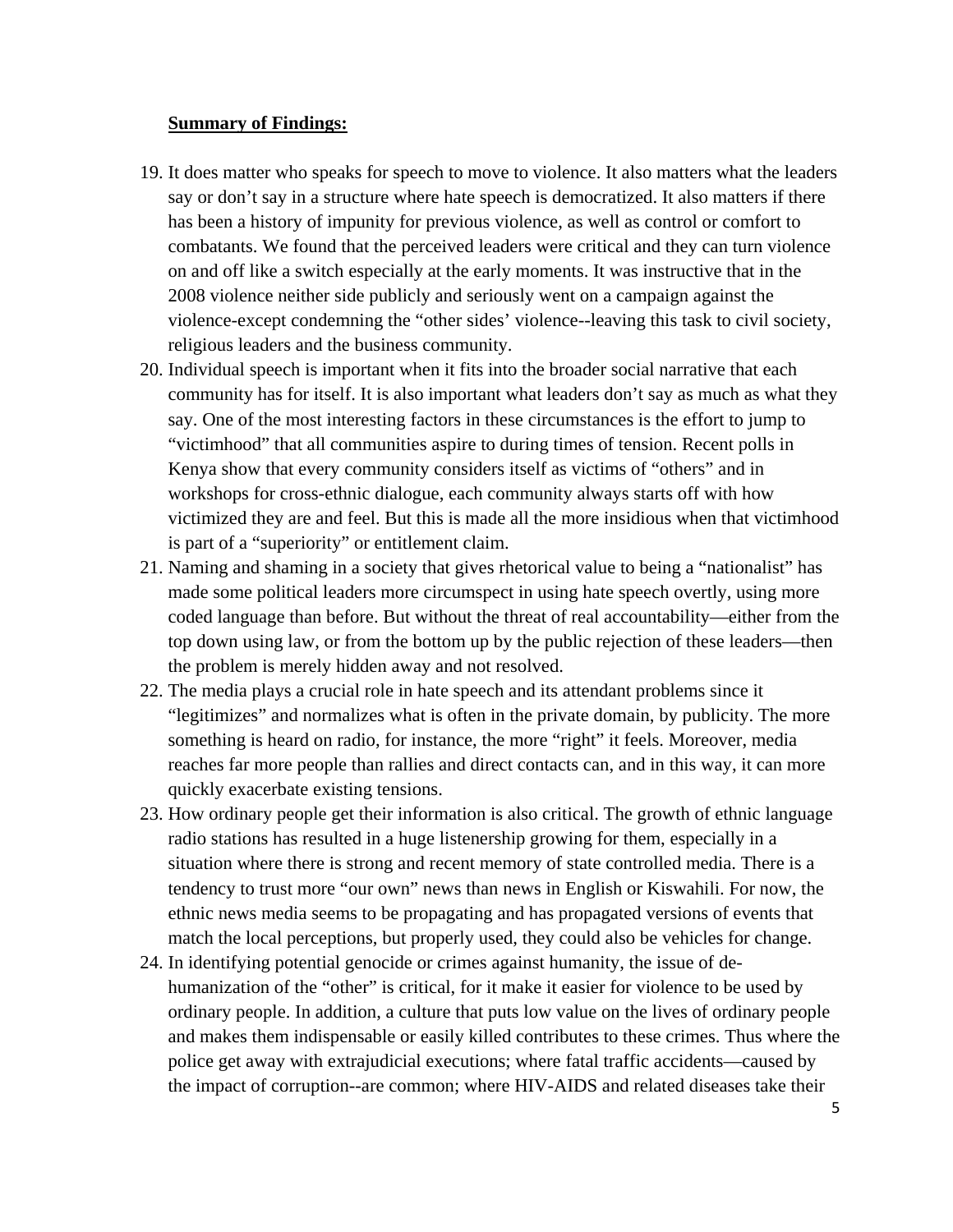toll massively; where deaths from famine are common; and where poverty takes away human dignity; then life becomes cheap and easy to take. This is compounded by the cavalier approach of the state in seeking accountability or redress.

- 25. Technology such as SMS, email and blogging have clearly contributed to the "democratization" of hate speech and made it easier to spread without accountability. It also allows for a free airing of views and perceptions which could be important in terms of responses to combat hate speech. But conversely, it makes response harder since much of this is anonymous, and also leads to knee-jerk reactions to control these media as a response, which is also dangerous in divided, fragile societies where the state is overbearing.
- 26. Clearly the flourishing of impunity over the years; the acceptance of patronage and development depending on the control of state power; the presence of a police force that is partisan, corrupt and incompetent; and weak institutions; make fertile ground for violence. In cases such as Kenya's, the frustration with the way power is wielded and the overt favoritism that communities whose leaders control the state enjoy, make it easier to fuel tensions and conflicts.
- 27. The current conflict is in a state of calm and "wait and see" moment. But other issues then arise such as religious bigotry, and questions of land reform arise within the context of ethnicity which then becomes the primary lens to view not just politics, but also economic and social issues- making an already complex matter even more complex. For instance, a matter of environmental protection in a water-catchment area has been politicized and ethnicized, dramatically reducing political will to do the right thing in restoring a catchment area that was corruptly "grabbed" and then sold off to members of Moi's Kalenjin community, who have nowhere else to live.
- 28. International media coverage and indeed international attention has to be careful in the way issues are defined. In our context, there were efforts to classify the crisis as genocide which would have politicized further a situation where each side sought to be victims, and also were perpetrators of violence. In addition, the stereotypes of different ethnic groups that were started in the colonial period often influence many internationals (and locals to be sure) and can twist coverage and response.
- 29. It is clear that especially in societies that are verbal rather than written; speech is a critical determinant of future violence. If leaders speechify on violent terms, asking their communities to be ready and to make sure that they do not lose the presidency, then the likelihood of violence is raised.
- 30. Over the long-term, hate speech adds fuel to the fire. The reconstruction project in Kenya is yet to start, and as long as impunity thrives as well, it is almost certain that hate speech, which sometimes is a reflection of existing tensions, rather than the spur to them, will continue.
- 31. Reconciliation and peace-building must be on the foundation of truth and justice, no matter how difficult that is. There are different narratives to the issues in Kenya, and each